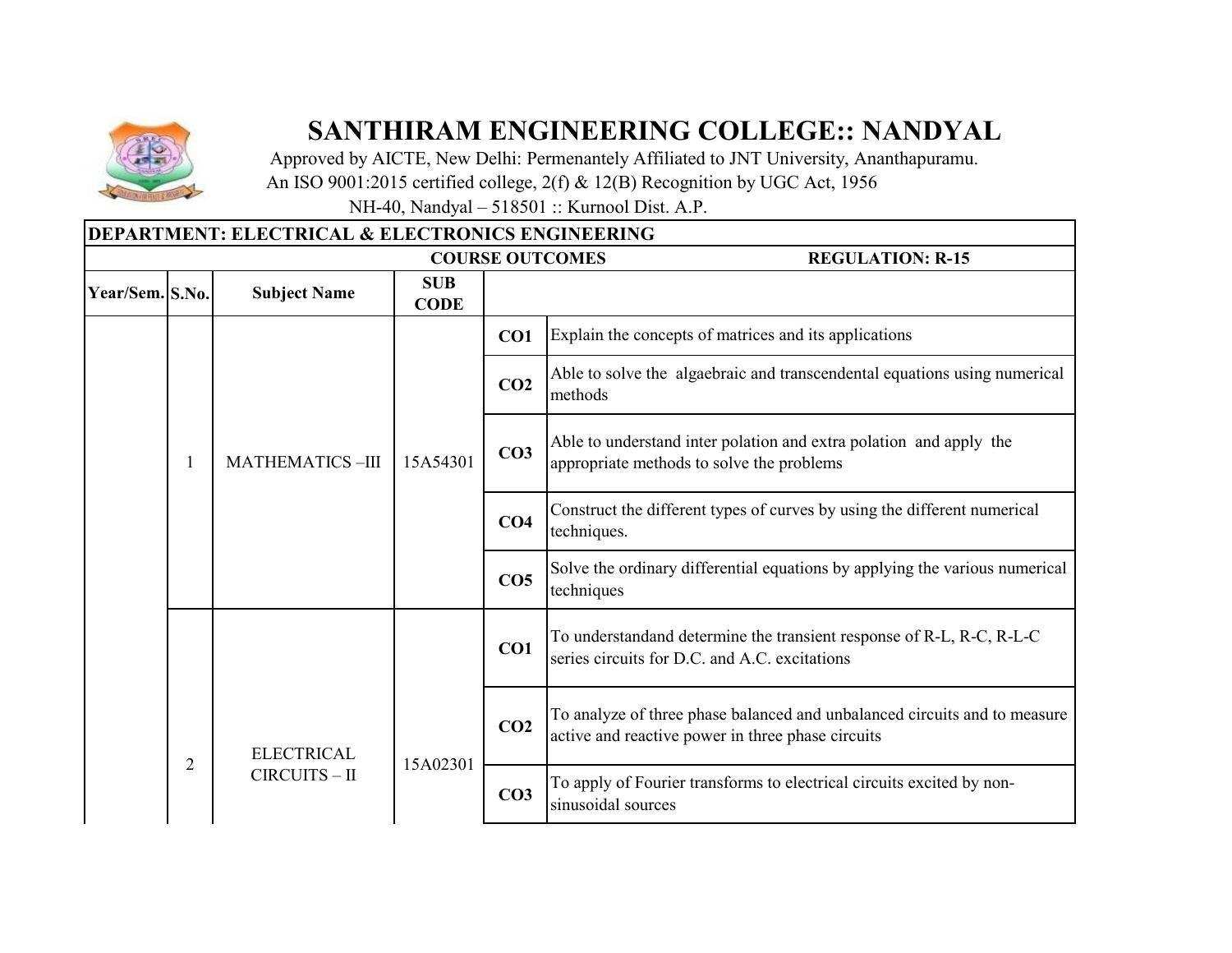|                |                |                                              |          | CO <sub>4</sub> | Study of Network topology, Analysis of Electrical Networks, Duality and<br><b>Dual Networks</b>                               |
|----------------|----------------|----------------------------------------------|----------|-----------------|-------------------------------------------------------------------------------------------------------------------------------|
|                |                |                                              |          | CO <sub>5</sub> | To design and analyzeDifferent types of filters and equalizers                                                                |
|                |                |                                              |          | CO1             | Able to analyze the energy balance equation of electro magnetic systems                                                       |
|                |                |                                              | 15A02302 | CO <sub>2</sub> | Understanding and analyzing of Construction, working, effect of armature<br>reaction and commutation process of dc generators |
|                | 3              | <b>ELECTRICAL</b><br>$MACHINES - I$          |          | CO <sub>3</sub> | Understanding the classification of generators and analyzing the<br>characteristics and parallelling the DC generators        |
|                |                |                                              |          | CO <sub>4</sub> | Understanding, analyzing the DC motors and starters                                                                           |
|                |                |                                              |          | CO <sub>5</sub> | Able ot perform the different tests on dc motors and and determine the<br>performance                                         |
|                |                | <b>CONTROL SYSTEMS</b><br><b>ENGINEERING</b> | 15A02303 | CO1             | Understand & Evaluate the transfer function of physical systems, block<br>diagrams and signal flow graphs                     |
|                |                |                                              |          | CO <sub>2</sub> | Remember and Analyze the transient & Steady state responses and its<br>specifications their characteristics                   |
|                | $\overline{4}$ |                                              |          | CO <sub>3</sub> | Determine the absolute and relative stability of a system using RH and<br>Root loci concepts.                                 |
| <b>II YEAR</b> |                |                                              |          | CO <sub>4</sub> | Analyse& Evaluate the stability of the system and design of Bode, polar,<br>Nyquist and compensation networks                 |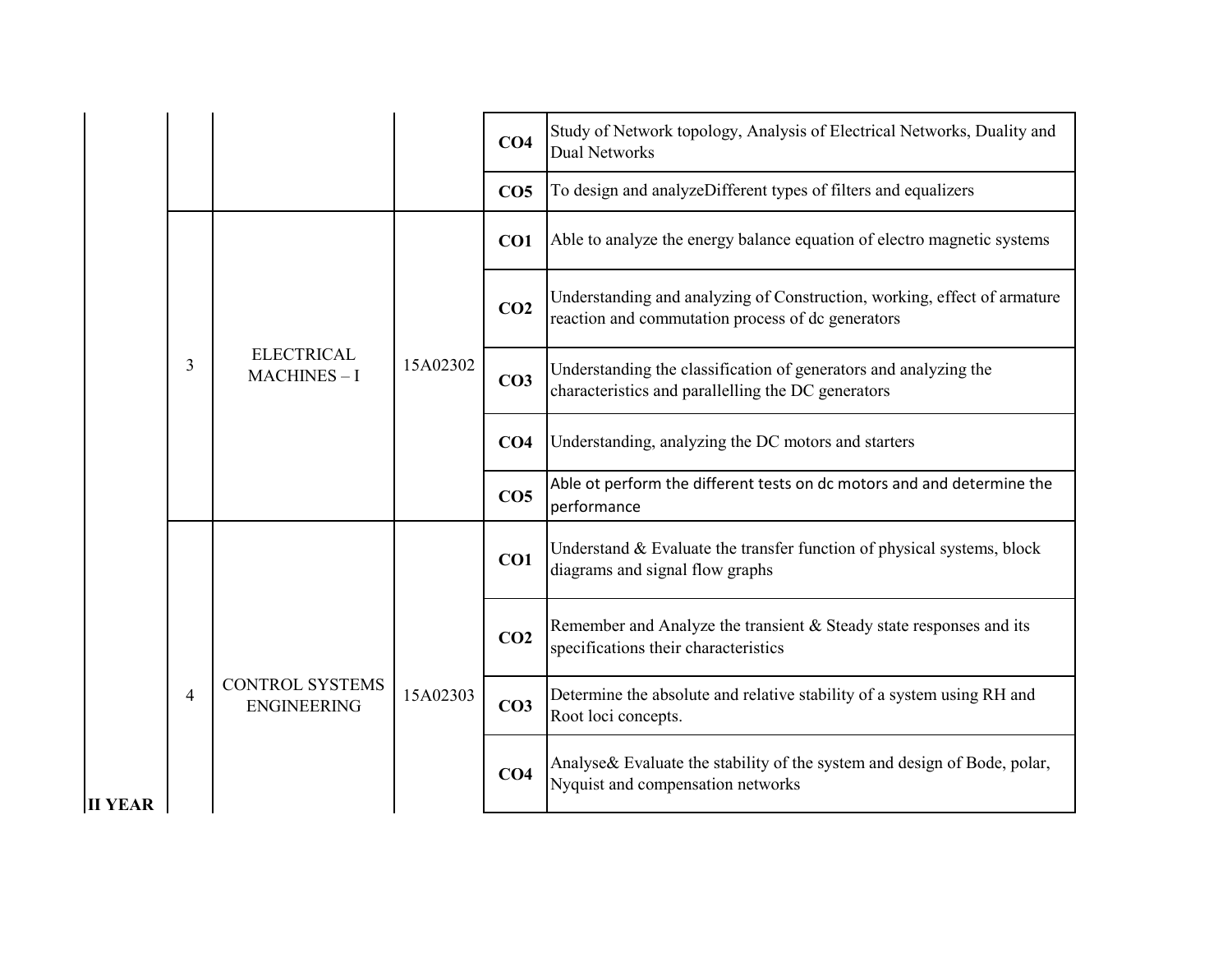| <b>ISEM</b> |   |                                                                  |          | CO <sub>5</sub> | Describe the state variable representation of physical system and solve the<br>state equation                 |
|-------------|---|------------------------------------------------------------------|----------|-----------------|---------------------------------------------------------------------------------------------------------------|
|             |   |                                                                  |          | CO1             | Analyze the Junction Diode Characteristics, Special Semiconductor Diodes<br>characteristics and applications. |
|             |   |                                                                  |          | CO <sub>2</sub> | To understand the concept of Rectifiers and analyze using Filters                                             |
|             | 5 | <b>ELECTRONIC</b><br><b>DEVICES &amp; CIRCUITS</b>               | 15A04301 | CO <sub>3</sub> | Design and analyze the DC bias circuitry of BJT and FET.                                                      |
|             |   |                                                                  |          | CO <sub>4</sub> | To understand and analyze Transistor Biasing and Thermal Stabilization<br>for BJT and FET.                    |
|             |   |                                                                  |          | CO <sub>5</sub> | To understand and apply Small Signal Low Frequency Transistor Amplifier<br>Models                             |
|             |   |                                                                  |          | CO <sub>1</sub> | Ability to analyze algorithms and algorithm concepts                                                          |
|             |   |                                                                  |          | CO <sub>2</sub> | Ability to apply basic concepts about arrays, linkedlist, stacks, queues.                                     |
|             | 6 | <b>DATA STRUCTURES</b>                                           | 15A05201 | CO <sub>3</sub> | Ability to design trees and graphs.                                                                           |
|             |   |                                                                  |          | CO <sub>4</sub> | Ability to solve the concepts about searching and sorting techniques                                          |
|             |   |                                                                  |          | CO <sub>5</sub> | Ability to build new data structures according to given problem                                               |
|             |   |                                                                  |          | CO <sub>1</sub> | Explain Electric Circuit Concepts By Interpreting The Simulation Results                                      |
|             |   | <b>ELECTRICAL</b>                                                |          | CO <sub>2</sub> | Design And Analyze Electrical Circuits Experimentally Using Simulation<br>Tools.                              |
|             | 7 | <b>CIRCUITS</b><br>$D$ $\cap$ $D$ $\wedge$ $T$ $\cap$ $D$ $\vee$ | 15A02305 | CO <sub>3</sub> | Apply Network Theorems To Electrical Circuits To Simplify The Circuits                                        |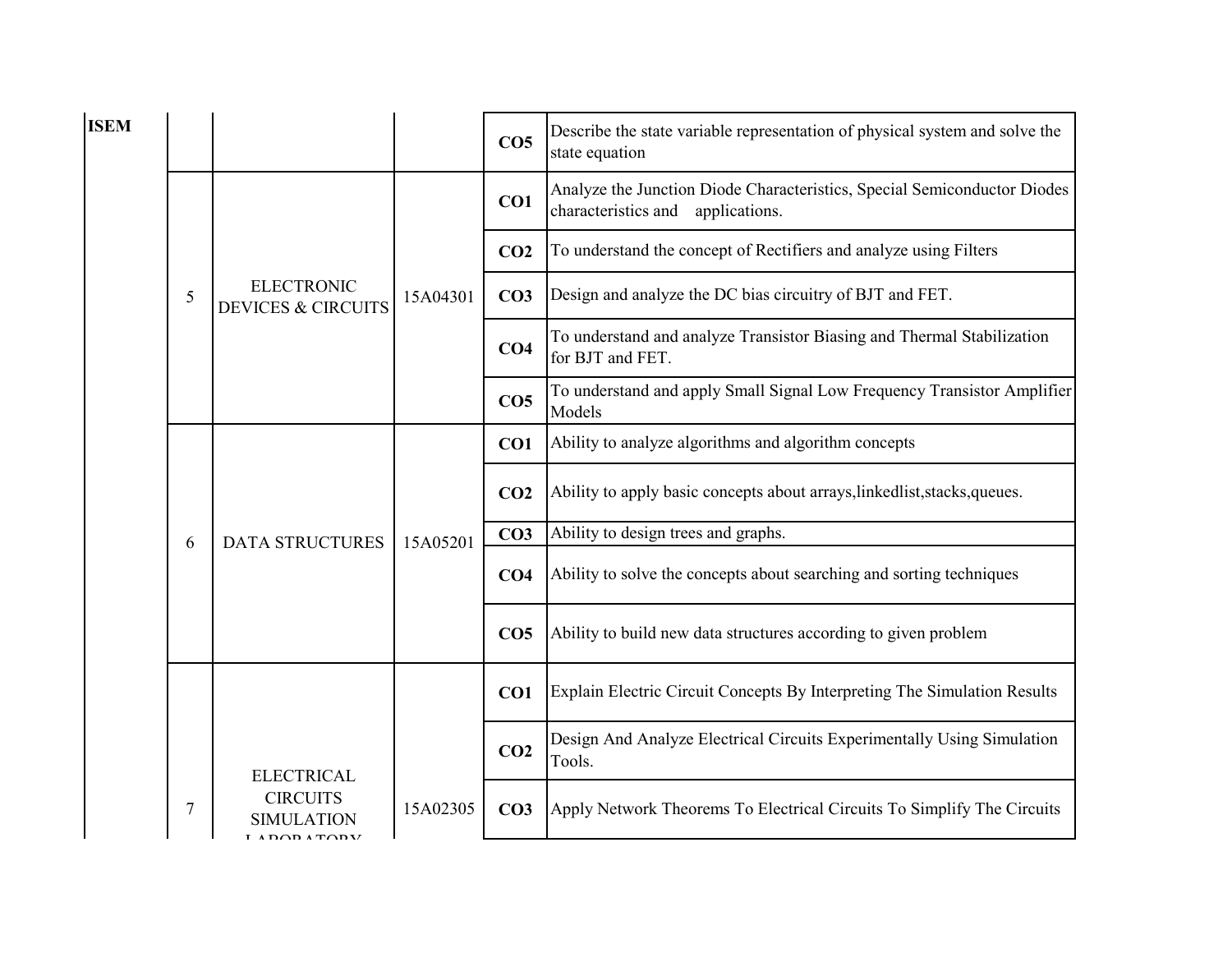|  |   | <b>LABUKAIUKY</b>                                                       |          | CO <sub>4</sub> | Design Rl, Rc And Rlc Circuits For Specified Transient Response And<br>Design Rlc Series Circuit For Specified Frequency Response                 |
|--|---|-------------------------------------------------------------------------|----------|-----------------|---------------------------------------------------------------------------------------------------------------------------------------------------|
|  |   |                                                                         |          | CO <sub>5</sub> | Analyse Three Phase Balanced And Unbalanced Circuits                                                                                              |
|  |   |                                                                         | 15A04305 | CO1             | Get Knowledge About P-N Junction Diode And Germanium Diode And<br>Also Their Cut In Voltage, Diode Resistances Based On V-I<br>Characteristics.   |
|  |   | <b>ELECTRONIC</b><br><b>DEVICES &amp; CIRCUITS</b><br><b>LABORATORY</b> |          | CO <sub>2</sub> | Get Knowledge About Zener Diode And Also Their Cut In Voltage, Diode<br>Resistances Based On V-I Characteristics.                                 |
|  | 8 |                                                                         |          | CO <sub>3</sub> | Learn About Functioning Of Rectifiers With And Without Load And Also<br>Calculate Their Ripple Factor And Efficiency.                             |
|  |   |                                                                         |          | CO <sub>4</sub> | Learn About Cb, Ce Configuration With Static And Dynamic<br>Characteristics                                                                       |
|  |   |                                                                         |          | CO <sub>5</sub> | Learn About Fet Configuration With Static And Dynamic Characteristics                                                                             |
|  |   |                                                                         |          | CO1             | Understand the concepts of various voltmeter and ammeter instruments and<br>functional concepts of Cathode Ray Oscilloscope and its applications. |
|  |   |                                                                         |          | CO <sub>2</sub> | Analyse the various methods of measurement of resistance, inductance and<br>capacitance using bridge concepts.                                    |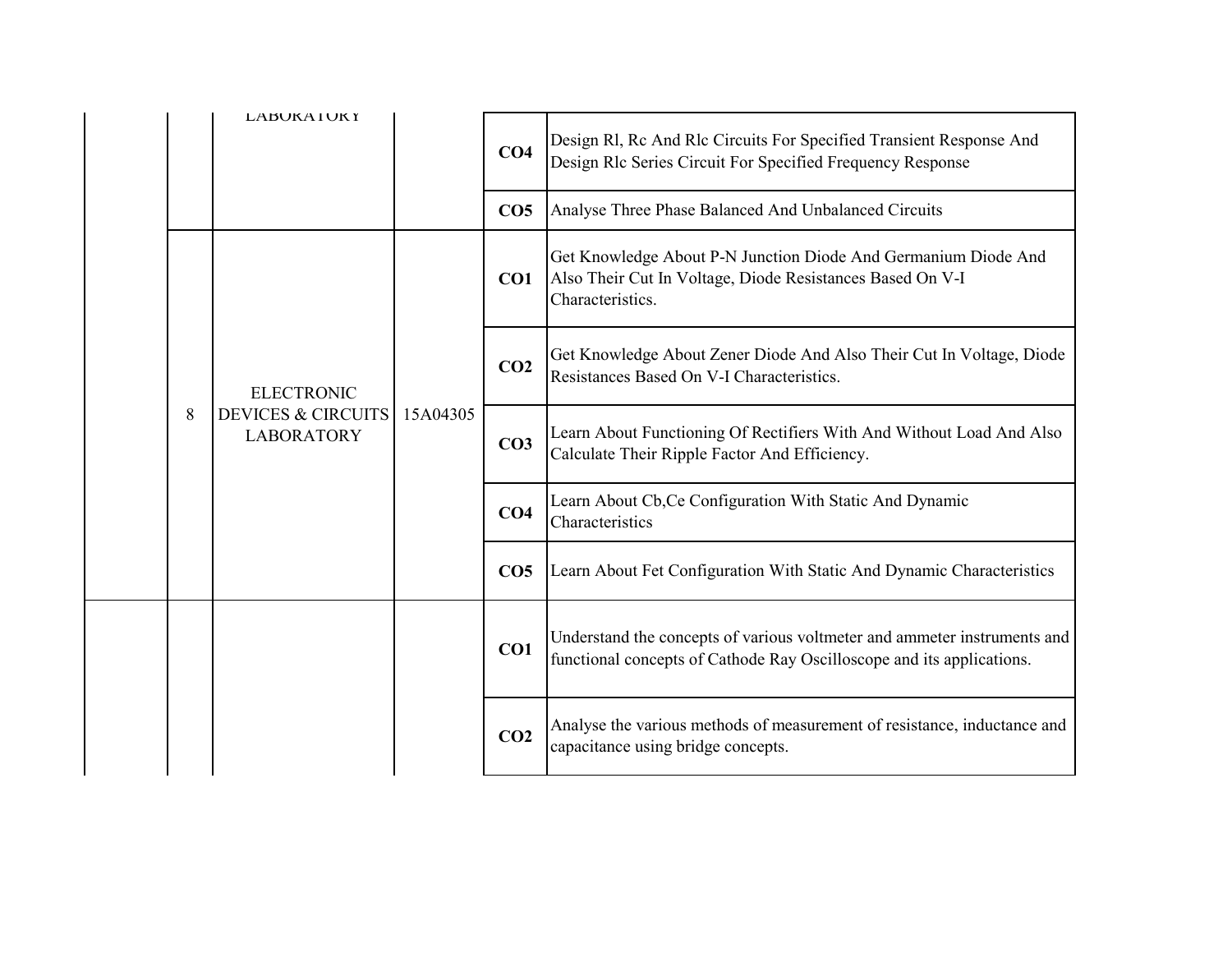|                | <b>ELECTRICAL</b><br><b>MEASUREMENTS</b>       | 15A02501 | CO <sub>3</sub> | Understand and analyse the measurement of power, power factor and<br>energy with functional descriptions.               |
|----------------|------------------------------------------------|----------|-----------------|-------------------------------------------------------------------------------------------------------------------------|
|                |                                                |          | CO <sub>4</sub> | Design and analyses of instrument transformers and precise measurement<br>of electrical parameters with potentiometers. |
|                |                                                |          | CO <sub>5</sub> | Understand and analyse the magnetic parameters measurements with<br>suitable functional instruments                     |
|                |                                                |          | CO1             | Understand the basic building blocks of linear integrated circuits and its<br>characteristics.                          |
|                | LINEAR & DIGITAL IC<br><b>APPLICATIONS</b>     | 15A04509 | CO <sub>2</sub> | Analyze the linear, non-linear and specialized applications of operational<br>amplifiers.                               |
| $\overline{2}$ |                                                |          | CO <sub>3</sub> | Get the knowledge of various logic families and exposure to VHDL<br>programming.                                        |
|                |                                                |          | CO <sub>4</sub> | Design the digital circuits using VHDL Programming.                                                                     |
|                |                                                |          | CO <sub>5</sub> | Design various combinational $\&$ sequential circuits using various digital<br>integrated IC's.                         |
|                |                                                |          | CO1             | Able to determine the transmission line parameters                                                                      |
|                |                                                |          | CO <sub>2</sub> | Able to detemine the performance of the transmission line                                                               |
| 3              | <b>ELECTRICAL POWER</b><br><b>TRANSMISSION</b> | 15A02502 | CO <sub>3</sub> | Determine the electrical and mechanical characteristics of transmission<br>lines.                                       |
|                | <b>SYSTEMS</b>                                 |          | CO <sub>4</sub> | Analyze the effect of transients due to switching with different<br>terminations at load side in transmission lines     |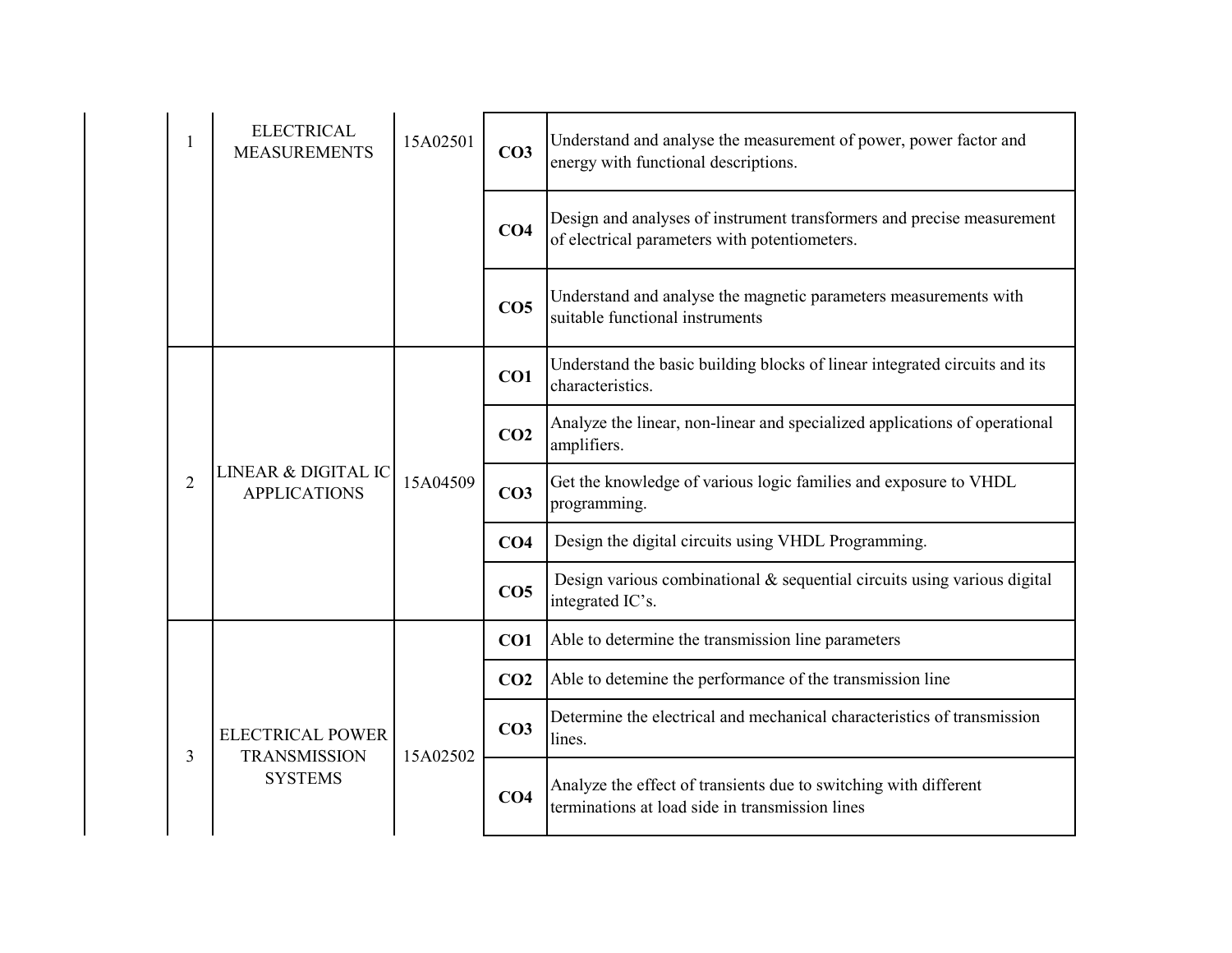|                 |   |                                          |          | CO <sub>5</sub> | Analyze the construction and characteristics of Underground cables                                                                                                                                  |
|-----------------|---|------------------------------------------|----------|-----------------|-----------------------------------------------------------------------------------------------------------------------------------------------------------------------------------------------------|
|                 |   |                                          |          | CO1             | To understand the basic Concepts of Power Semiconductor Devices                                                                                                                                     |
|                 |   |                                          |          | CO <sub>2</sub> | Describe basic operation and compare performance of various power<br>semiconductor devices                                                                                                          |
|                 | 4 | <b>POWER</b><br><b>ELECTRONICS</b>       | 15A02503 | CO <sub>3</sub> | Design and Analyze power converter circuits and learn to select suitable<br>power electronic devices by assessing the requirements of application<br>fields.                                        |
|                 |   |                                          |          | CO <sub>4</sub> | Formulate and analyze a power electronic design at the system level and<br>assess the performance.                                                                                                  |
|                 |   |                                          |          | CO <sub>5</sub> | Identify the critical areas in application levels and execute typical<br>alternative solutions, select suitable power converters to control Electrical<br>Motors and other industry grade apparatus |
|                 |   | <b>ELECTRICAL</b><br><b>MACHINES-III</b> | 15A02504 | CO <sub>1</sub> | ToExplain the Construction, Principle of operation of Synchronous<br>Machines.                                                                                                                      |
|                 |   |                                          |          | CO <sub>2</sub> | To Predetermine the regulation of synchronous generators using different<br>methods                                                                                                                 |
| <b>III YEAR</b> | 5 |                                          |          | CO <sub>3</sub> | To Determine how several alternators running in parallel share the load on<br>the system                                                                                                            |
| <b>I SEM</b>    |   |                                          |          | CO <sub>4</sub> | To Analyze the performance characteristics of synchronous motors.                                                                                                                                   |
|                 |   |                                          |          | CO <sub>5</sub> | To Choose specific 1-phase motor and/or special motors for a given<br>application.                                                                                                                  |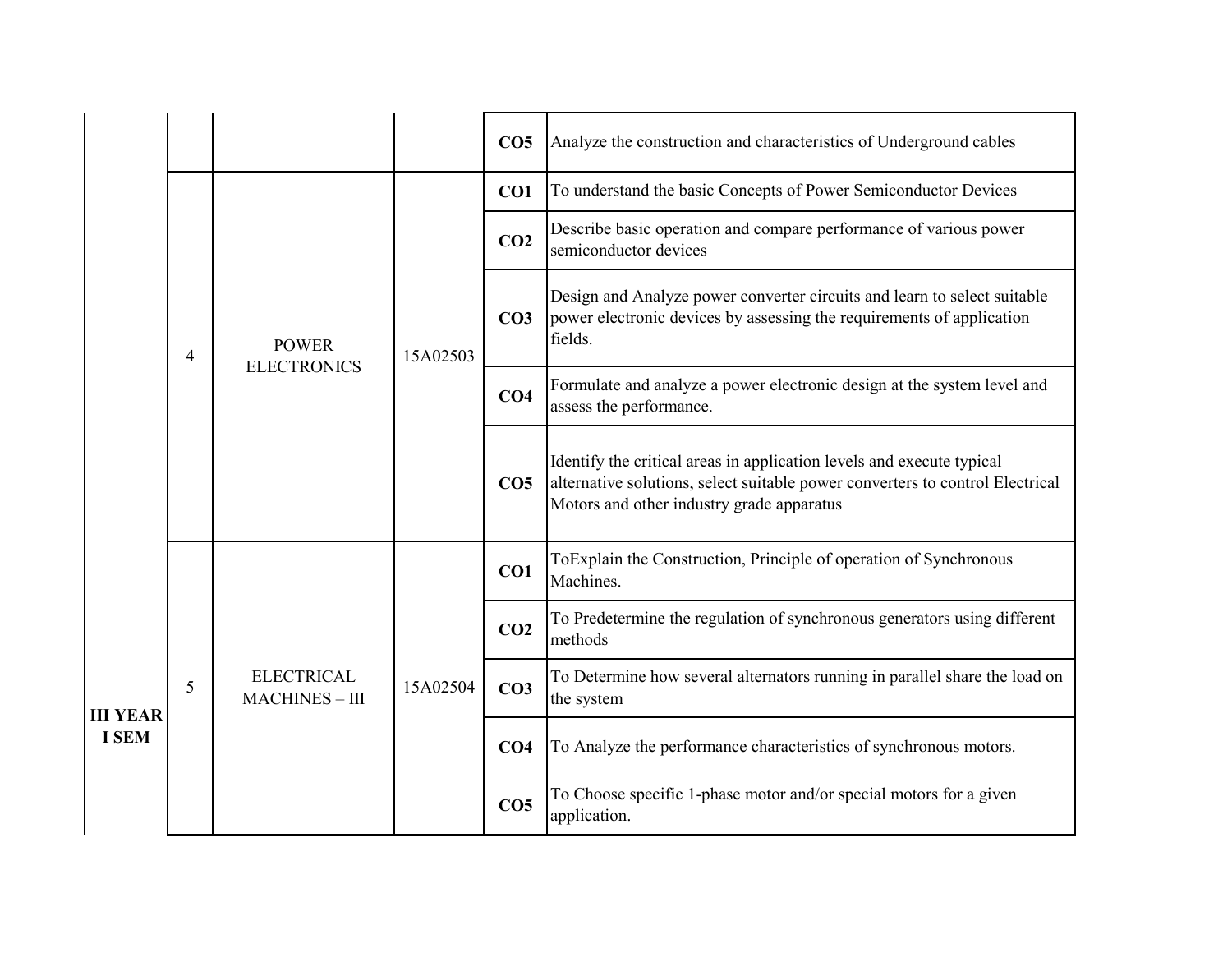|   |                                               | 15A04510 | CO1             | Be able to manipulate numeric information in different forms, e.g. different<br>bases, signed integers, various codes such as ASCII, Gray, and BCD.                      |
|---|-----------------------------------------------|----------|-----------------|--------------------------------------------------------------------------------------------------------------------------------------------------------------------------|
|   |                                               |          | CO <sub>2</sub> | Be able to manipulate simple Boolean expressions using the theorems and<br>postulates of Boolean algebra and to minimize combinational functions.                        |
| 6 | <b>DIGITAL CIRCUITS</b><br><b>AND SYSTEMS</b> |          | CO <sub>3</sub> | Be able to design and analyze small combinational circuits and to use<br>standard combinational functions/building blocks to build larger more<br>complex circuits.      |
|   |                                               |          | CO <sub>4</sub> | Be able to understand classification of microprocessors and memories.                                                                                                    |
|   |                                               |          | CO <sub>5</sub> | Be able to design and analyze small sequential circuits and devices and to<br>use standard sequential functions/building blocks to build larger more<br>complex circuits |
|   |                                               |          | CO1             | To Acquires sufficiently good practical knowledge about the operation,<br>testing, and characteristics of transformers, Induction Motors                                 |
| 7 | <b>ELECTRICAL</b><br><b>MACHINES</b>          | 15A02506 | CO <sub>2</sub> | To Acquires sufficiently good practical knowledge about the operation,<br>testing, and characteristics of Alternators and Synchronous Motors                             |
|   | LABORATORY-II                                 |          | CO <sub>3</sub> | To Acquire the knowledge about the fixation of the rating of transformers                                                                                                |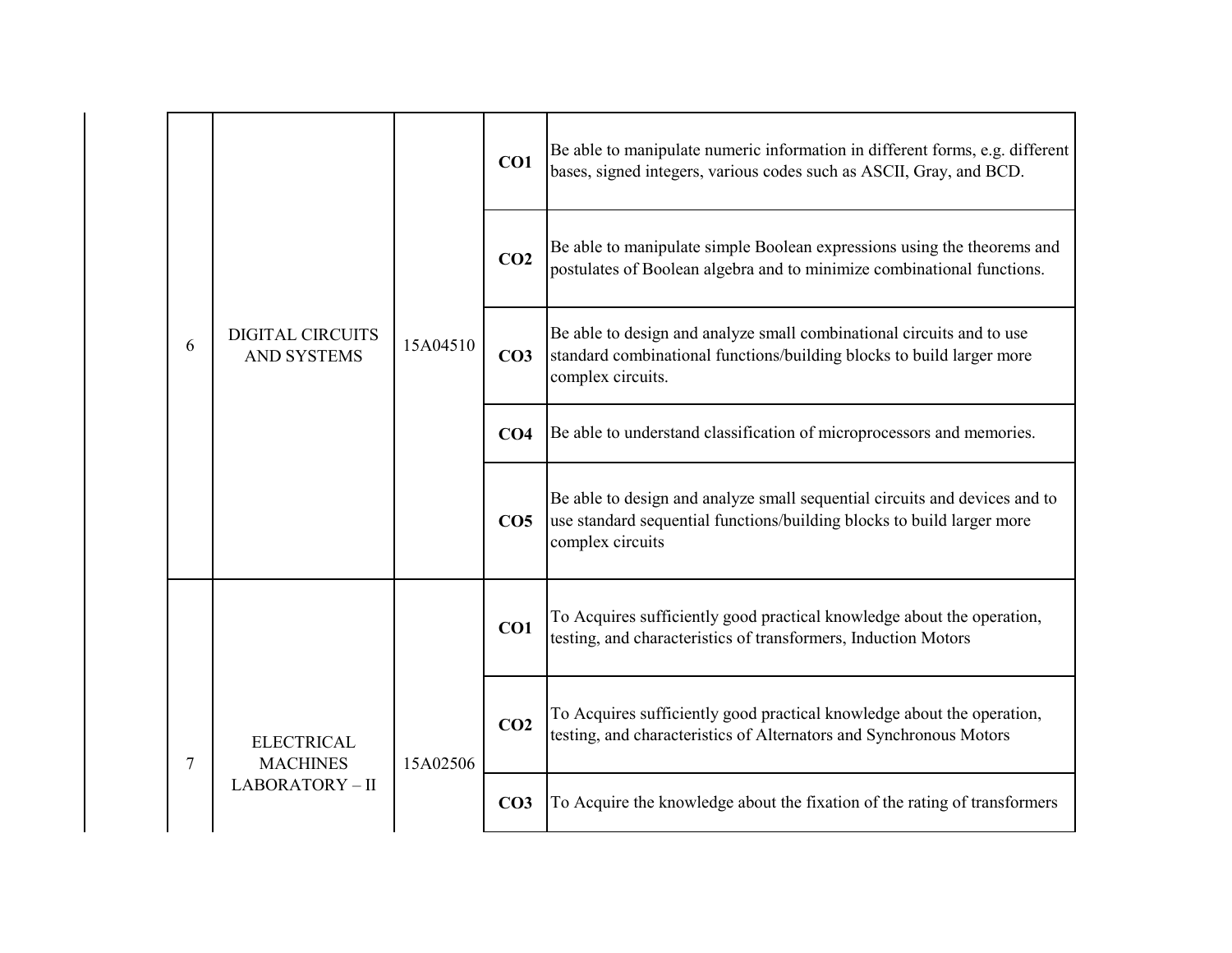|  |   |                                                             |          | CO <sub>4</sub> | To Acquire the knowledge about the fixation of the rating of induction<br>motors and synchronous machines                       |
|--|---|-------------------------------------------------------------|----------|-----------------|---------------------------------------------------------------------------------------------------------------------------------|
|  |   |                                                             |          | CO <sub>5</sub> | To determine the performance the electrical machines                                                                            |
|  |   |                                                             |          | CO1             | Calibrate various electrical measuring/recording instruments.                                                                   |
|  | 8 | <b>ELECTRICAL</b>                                           | 15A02507 | CO <sub>2</sub> | Accurately determine the values of inductance and capacitance using a.c<br>bridges                                              |
|  |   | <b>MEASUREMENTS</b><br><b>LABORATORY</b>                    |          | CO <sub>3</sub> | Accurately determine the values of very low resistances                                                                         |
|  |   |                                                             |          | CO <sub>4</sub> | Measure reactive power in 3-phase circuit using single wattmeter                                                                |
|  |   |                                                             |          | CO <sub>5</sub> | Determine ratio error and phase angle error of CT                                                                               |
|  |   | <b>SOCIAL VALUES AND</b><br><b>ETHICS (AUDIT</b><br>COURSE) | 15A99501 | CO1             | Able recall family, and human values and compare his family with others<br>and analyse the importance of family in the society. |
|  |   |                                                             |          | CO <sub>2</sub> | Classify the fundamental Rights and fundamental duties of citizen<br>Influence the factors affecting youth crime                |
|  | 9 |                                                             |          | CO <sub>3</sub> | Explain the Environmental issues and Justify the objectives of civil<br>defense.                                                |
|  |   |                                                             |          | CO <sub>4</sub> | Demonstrate Gender inequality, Domestic violence and Appraise the<br>government schemes , laws.                                 |
|  |   |                                                             |          | CO <sub>5</sub> | Importance the games , sports, and benefits of exercise, Recommend the<br>yoga asanas ,mudras and pranayama                     |
|  |   |                                                             |          | CO <sub>1</sub> | Compute the various factors associated with power distribution                                                                  |

 $\overline{\phantom{a}}$ 

 $\overline{\phantom{0}}$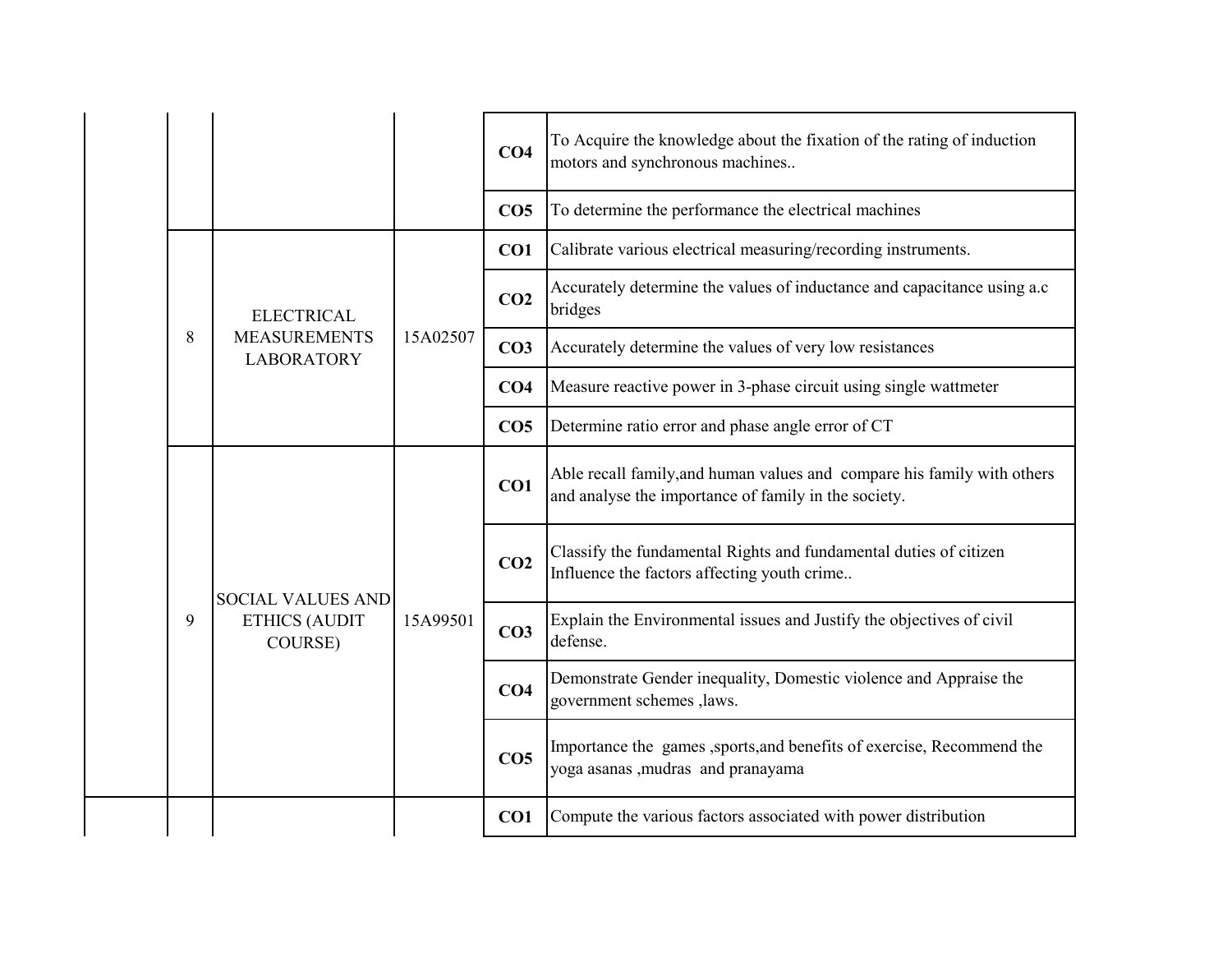|                | <b>ELECTRICAL</b>                                             |          | CO <sub>2</sub> | Make voltage drop calculations in given distribution networks                                                  |
|----------------|---------------------------------------------------------------|----------|-----------------|----------------------------------------------------------------------------------------------------------------|
| 1              | <b>DISTRIBUTION</b>                                           | 15A02701 | CO <sub>3</sub> | Learn principles of substation Layouts                                                                         |
|                | <b>SYSTEMS</b>                                                |          | CO <sub>4</sub> | Compute power factor improvement for a given system and load                                                   |
|                |                                                               |          | CO <sub>5</sub> | Understand implementation of SCADA for distribution automation                                                 |
|                |                                                               |          | CO1             | Formulate engineering problems in terms of DSP tasks.                                                          |
|                |                                                               |          | CO <sub>2</sub> | Apply engineering problems solving strategies to DSP problems.                                                 |
| $\overline{2}$ | <b>DIGITAL SIGNAL</b><br><b>PROCESSING</b>                    | 15A04603 | CO <sub>3</sub> | Design and test DSP algorithms.                                                                                |
|                |                                                               |          | CO <sub>4</sub> | Analyze digital and analog signals and systems.                                                                |
|                |                                                               |          | CO <sub>5</sub> | Analyze and compare different signal processing strategies                                                     |
|                | <b>POWER SYSTEM</b><br><b>OPERATION AND</b><br><b>CONTROL</b> | 15A02702 | CO1             | To Evaluate the economic operation of power system                                                             |
|                |                                                               |          | CO <sub>2</sub> | To Develop the mathematical models of turbines and governors                                                   |
| 3              |                                                               |          | CO <sub>3</sub> | To Discuss the Load Frequency Control methods                                                                  |
|                |                                                               |          | CO <sub>4</sub> | To Explain how shunt and series compensation helps in reactive power<br>control                                |
|                |                                                               |          | CO <sub>5</sub> | To Explain the issues concerned with power system operation in<br>competitive Environment                      |
|                |                                                               |          | CO1             | Understand $\&$ Analyze the laws of illumination and their application for<br>various lighting schemes& Lamps. |
|                |                                                               |          | CO <sub>2</sub> | Understand & Apply the Principles and methods of electric heating,<br>electric welding and Electrolysis.       |
| 4              | <b>UTILIZATION OF</b><br><b>ELECTRICAL</b><br><b>ENERGY</b>   | 15A02703 | CO <sub>3</sub> | Describe the Systems of electric traction and study of traction equipment.                                     |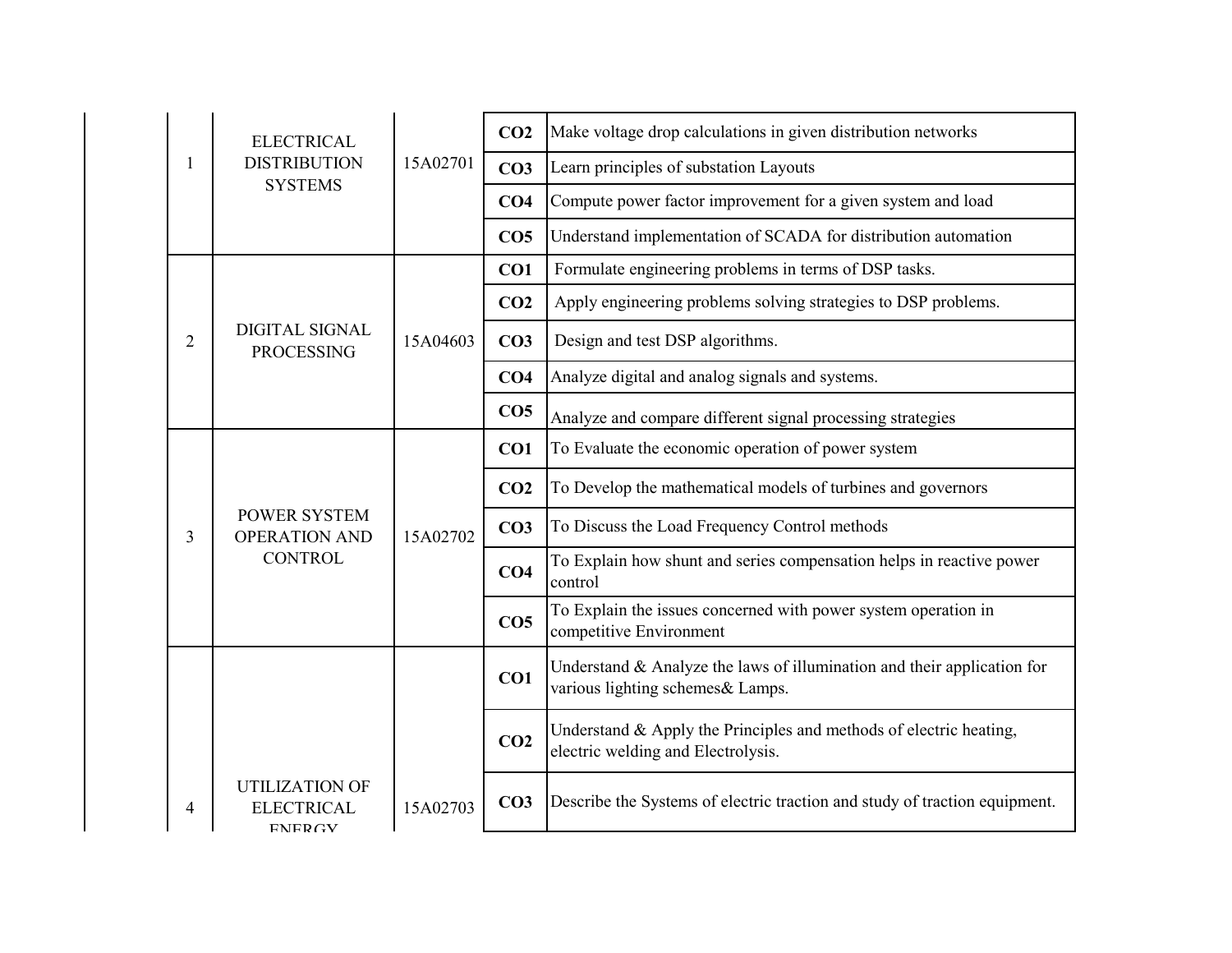|                |   | <b>LITLINU 1</b>                                                                 |          | CO <sub>4</sub> | Analyze the mechanics of Train movement and Evaluate the speed time<br>curves for different services.                                                                            |
|----------------|---|----------------------------------------------------------------------------------|----------|-----------------|----------------------------------------------------------------------------------------------------------------------------------------------------------------------------------|
|                |   |                                                                                  |          | CO <sub>5</sub> | Ability to choose the better equipment with consideration of economic<br>aspects and Evaluate the losses & efficiency of the electrical equipments<br>used in various industries |
|                |   |                                                                                  |          | CO1             | Elaborate energy auditing and evaluate energy audit results                                                                                                                      |
| <b>IV YEAR</b> |   |                                                                                  |          | CO <sub>2</sub> | Determine motor energy audit                                                                                                                                                     |
| <b>I SEM</b>   | 5 | <b>ENERGY AUDITING &amp;</b><br><b>DEMAND SIDE</b>                               | 15A02706 | CO <sub>3</sub> | Analyze Lighting energy instruments for audit                                                                                                                                    |
|                |   | <b>MANAGEMENT</b><br><b>FLEXIBLE AC</b><br><b>TRANSMISSION</b><br><b>SYSTEMS</b> | 15A02708 | CO <sub>4</sub> | Analyze demand side management concepts through case study                                                                                                                       |
|                |   |                                                                                  |          | CO <sub>5</sub> | Analyze economics and cost effectiveness tests of DSM Programs                                                                                                                   |
|                |   |                                                                                  |          | CO1             | Understand the need, significance and types of FACTS controllers                                                                                                                 |
|                |   |                                                                                  |          | CO <sub>2</sub> | Understand, analyse the level of significance and concepts of voltage<br>source and current source converters                                                                    |
|                | 6 |                                                                                  |          | CO <sub>3</sub> | Understand, analyse and evaluate the objectives and various types of shunt<br>controllers.                                                                                       |
|                |   |                                                                                  |          | CO <sub>4</sub> | Understand, analyse and evaluate the objectives and various types of series<br>controllers.                                                                                      |
|                |   |                                                                                  |          | CO <sub>5</sub> | Understand and analyse the power flow controllers in single and multi<br>transmission lines.                                                                                     |
|                |   |                                                                                  |          | CO1             | Find the response of a Linear time invariant discrete time system.                                                                                                               |
|                |   |                                                                                  |          | CO <sub>2</sub> | Analyze the frequency spectrum of a discrete time signal                                                                                                                         |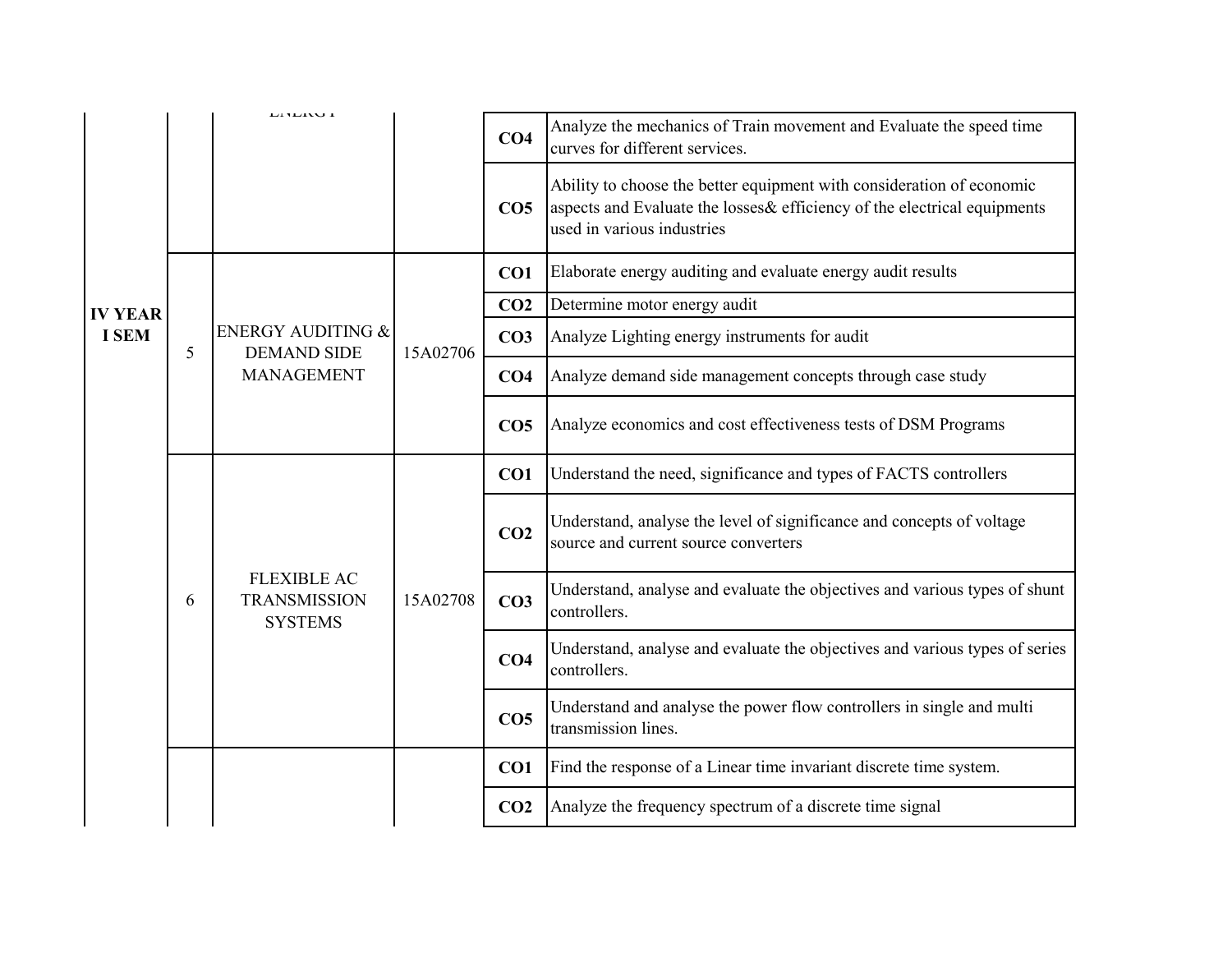|  | 7 | <b>DIGITAL SIGNAL</b><br><b>PROCESSING</b><br><b>LABORATORY</b>      | 15A04608 | CO <sub>3</sub> | Determine the spectrum of a real world signal using Fast Fourier Transform<br>algorithm                                                                                                                              |
|--|---|----------------------------------------------------------------------|----------|-----------------|----------------------------------------------------------------------------------------------------------------------------------------------------------------------------------------------------------------------|
|  |   |                                                                      |          | CO <sub>4</sub> | Design real time DSP systems and real world applications.                                                                                                                                                            |
|  |   |                                                                      |          | CO <sub>5</sub> | Implement DSP algorithms using both fixed and floating point processors                                                                                                                                              |
|  |   |                                                                      |          | CO1             | To Experimental determination (in machines lab) of sequence impedance<br>and subtrasient reactance of synchronous machine                                                                                            |
|  |   |                                                                      |          | CO <sub>2</sub> | To Conducting experiments to analyze LG, LL, LLG, LLLG faults                                                                                                                                                        |
|  | 8 | <b>POWER SYSTEMS &amp;</b><br><b>SIMULATION</b><br><b>LABORATORY</b> | 15A02710 | CO <sub>3</sub> | To The equivalent circuit of three winding transformer by conducting a<br>suitable experiment                                                                                                                        |
|  |   |                                                                      |          | CO <sub>4</sub> | To Developing MATLAB program for formation of Y,Z buses and gauss-<br>seidel and fast decoupled load flow studies.                                                                                                   |
|  |   |                                                                      |          | CO <sub>5</sub> | To Developing the SIMULINK model for single area load frequency<br>control problem.                                                                                                                                  |
|  |   |                                                                      |          | CO1             | Able to get knowledge inbeta and gamma functionsand Techniques of Beta<br>andGamma functions to improper integrals, Expressing complex functions<br>in power series, Conformal mappings and bilinear transformations |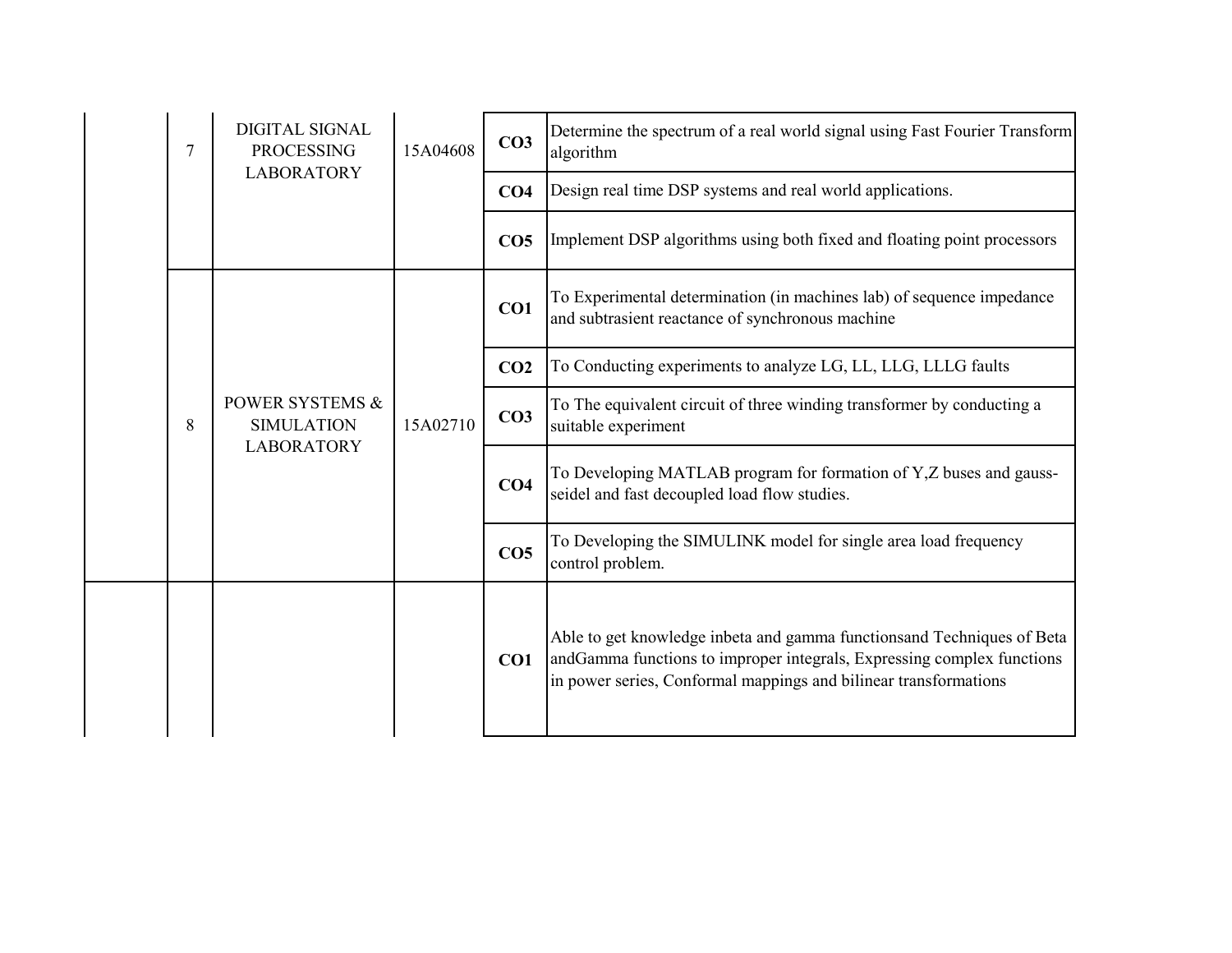|   | <b>MATHEMATICS-IV</b>                                         | 15A54402 | CO <sub>2</sub> | Develop skills in Analyzing the properties exhibited by complex functions<br>in Argand plane, Properties of real integrals through complex variable<br>techniques, The properties of improper integrals through residue theory,<br>Conformal transformations of complex valued functions for inferences. |
|---|---------------------------------------------------------------|----------|-----------------|----------------------------------------------------------------------------------------------------------------------------------------------------------------------------------------------------------------------------------------------------------------------------------------------------------|
|   |                                                               |          | CO <sub>3</sub> | Develop skills in designing mathematical models involving Integrals of<br>complex variable functions, Improper integrals using beta and gamma<br>functions, Residue theory of complex functions                                                                                                          |
|   |                                                               |          | CO <sub>4</sub> | Develop analytical skills in providing solutions for problems involving<br>Integration of complex functions, Improper real integrals                                                                                                                                                                     |
|   |                                                               |          | CO <sub>5</sub> | Use relevant Complex variable techniques for Residues and integrals of<br>complex functions, Improper real integrals through complex functions                                                                                                                                                           |
|   |                                                               |          | CO1             | Capable of analyzing fundamentals such as Demand, Elasticity &<br>Forecasting methods                                                                                                                                                                                                                    |
|   |                                                               | 15A52301 | CO <sub>2</sub> | To apply production, pricing & Supply concepts for effective business<br>organization                                                                                                                                                                                                                    |
| 2 | <b>MANAGERIAL</b><br><b>ECONOMICS AND</b><br><b>FINANCIAL</b> |          | CO <sub>3</sub> | Students can able to identify the influence of various markets, the forms of<br>business organisation                                                                                                                                                                                                    |
|   | <b>ANALYSIS</b>                                               |          | CO <sub>4</sub> | Analyze Accounting statements like balance sheet and to understand<br>financial performance                                                                                                                                                                                                              |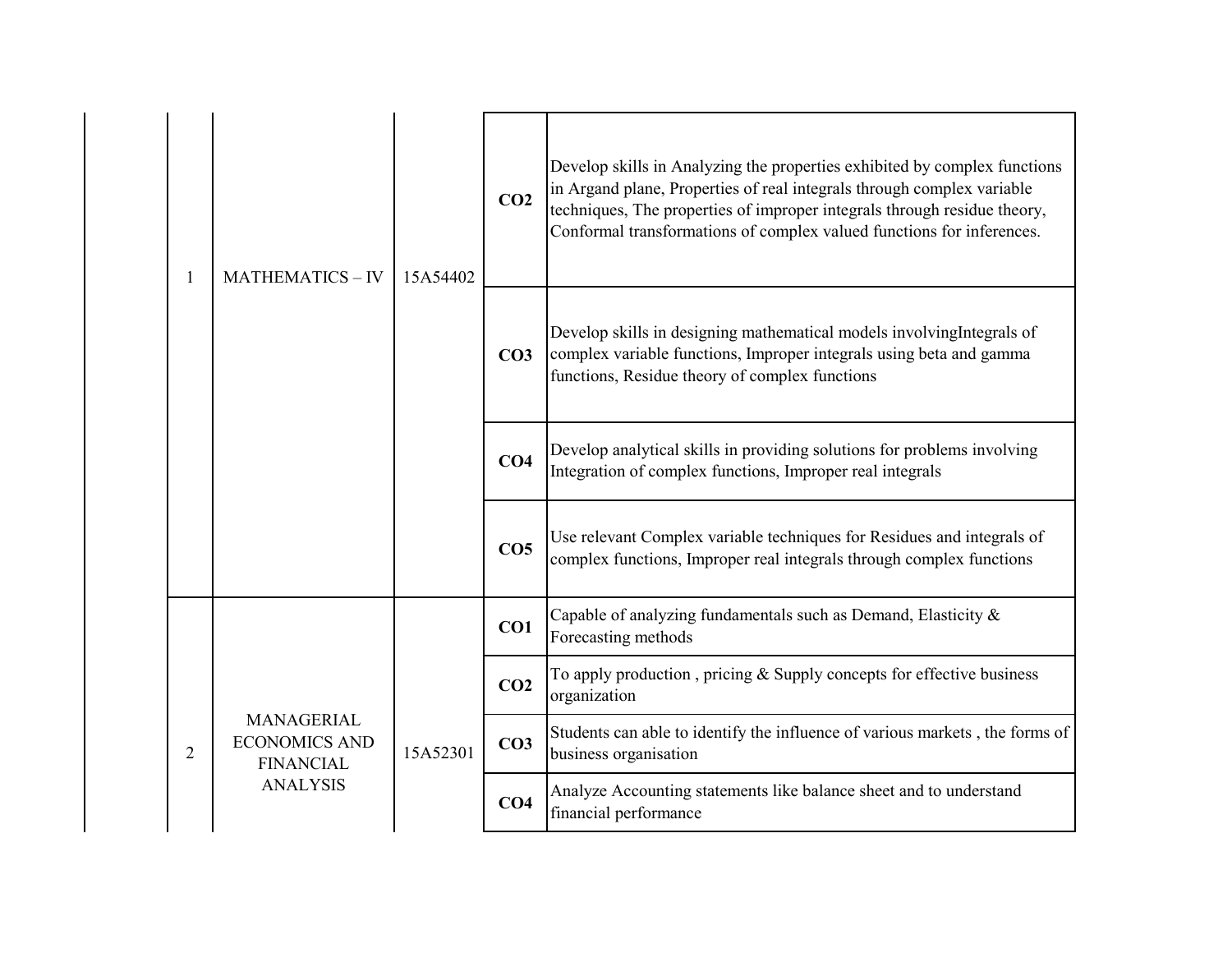|                                 |   |                                              |          | CO <sub>5</sub> | To analyze how to invest the amount of Capital in order to get maximum<br>return from selected business activity                                                |
|---------------------------------|---|----------------------------------------------|----------|-----------------|-----------------------------------------------------------------------------------------------------------------------------------------------------------------|
|                                 |   |                                              |          | CO1             | Conduct O.C, S.C tests and predetermine the regulation and efficiency of<br>transformer                                                                         |
|                                 |   |                                              |          | CO <sub>2</sub> | Compute the load shared by each transformer when several transformers<br>operate in parallel                                                                    |
|                                 | 3 | <b>ELECTRICAL</b><br>$MACHINES - II$         | 15A02401 | CO <sub>3</sub> | Understand The concept of a three phase Induction motor                                                                                                         |
|                                 |   |                                              |          | CO <sub>4</sub> | Draw the circle diagram of a three phase Induction motor and predetermine<br>the performance                                                                    |
|                                 |   |                                              |          | CO <sub>5</sub> | characteristics Determine the starting torque, maximum torque, slip at<br>maximum torque using given data                                                       |
|                                 |   |                                              |          | CO1             | Estimate the coal requirement, cost per kWh generation and number of<br>units generated for thermal power station                                               |
|                                 |   |                                              |          | CO <sub>2</sub> | Estimate the required flow of river water, cost of generation and number of<br>units generated in hydel power generation and Nuclear power generation           |
| <b>II YEAR</b><br><b>II SEM</b> | 4 | <b>ELECTRICAL POWER</b><br><b>GENERATING</b> | 15A02402 | CO <sub>3</sub> | Identify Solar and Winds energy as alternate form of energy and to know<br>how it can be tapped                                                                 |
|                                 |   | <b>SYSTEMS</b>                               |          | CO <sub>4</sub> | Identify bio gas generation and its impact on environment and Understand<br>the Geothermal & Tidal energy, its mechanism of production and its<br>applications. |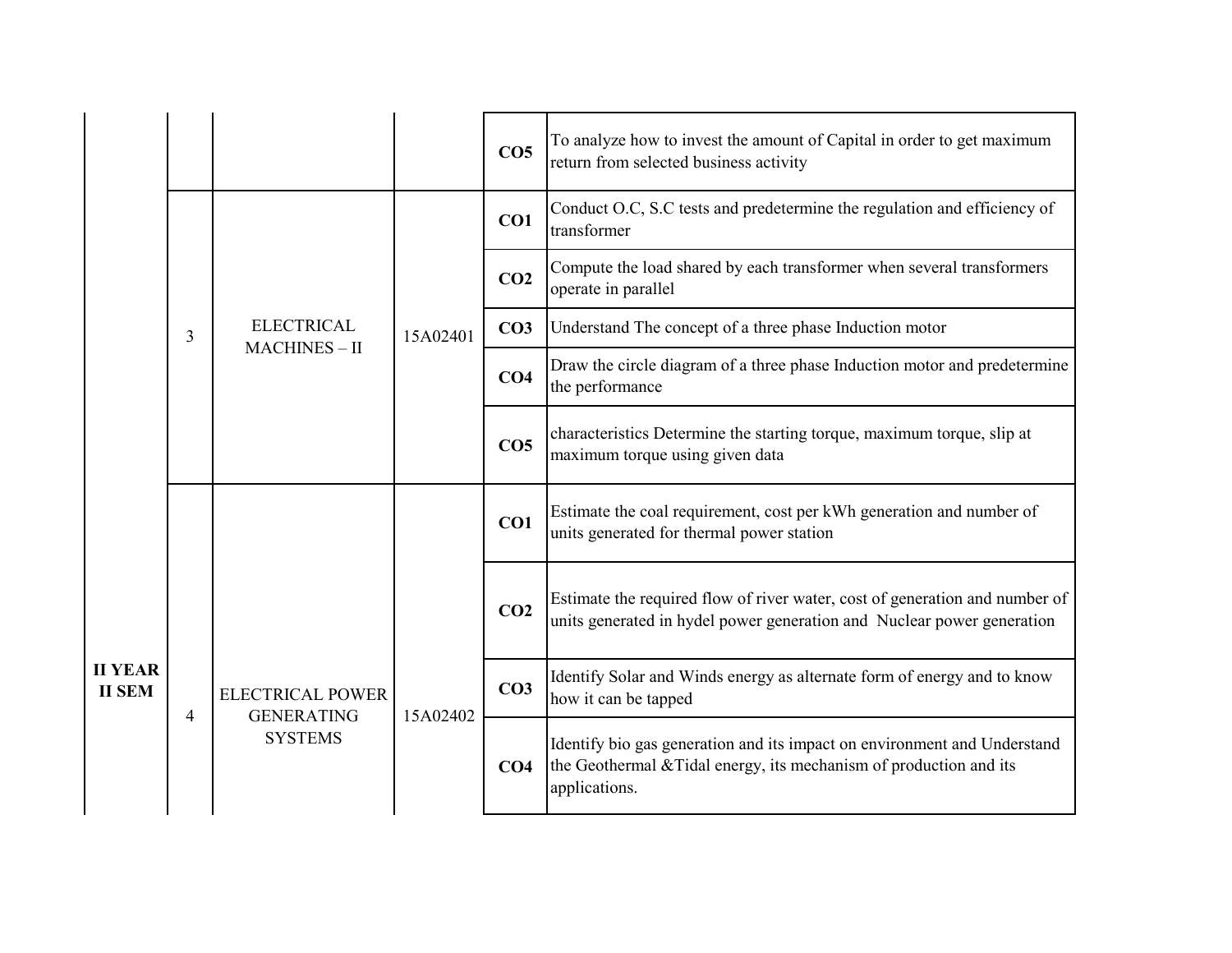|   |                                         |          | CO <sub>5</sub> | Evaluate various factors like load factor, plant factor and the tariffs to be<br>charged for the consumers, Plot the load curve, load duration curve and<br>hence determine the load capacity of the plant. |
|---|-----------------------------------------|----------|-----------------|-------------------------------------------------------------------------------------------------------------------------------------------------------------------------------------------------------------|
|   |                                         |          | CO1             | Analyzing the Methods of biasing transistors $\&$ Design of simple amplifier<br>circuits.                                                                                                                   |
|   | <b>ANALOG</b>                           | 15A04409 | CO <sub>2</sub> | Understanding the Mid - band analysis of amplifier circuits using small -<br>signal equivalent circuits to determine gain, input impedance and output<br>impedance.                                         |
| 5 | <b>ELECTRONIC</b><br><b>CIRCUITS</b>    |          | CO <sub>3</sub> | Method of Apply & calculating cutoff frequencies and to determine<br>bandwidth.                                                                                                                             |
|   |                                         |          | CO <sub>4</sub> | Design and analyze different Oscillator circuits.                                                                                                                                                           |
|   |                                         |          | CO <sub>5</sub> | Design and creating the circuits for linear wave shaping and Multi-<br>vibrators                                                                                                                            |
|   |                                         |          | CO1             | The knowledge to understand the concepts of electrostatic charges and its<br>field's analysis.                                                                                                              |
|   | <b>ELECTROMAGNETIC</b><br><b>FIELDS</b> | 15A02403 | CO <sub>2</sub> | To analyze the behavior of conductors and dielectrics under the influence<br>of electrostatic fields.                                                                                                       |
| 6 |                                         |          | CO <sub>3</sub> | Capable to understand the concepts of magnetostatic charges and its field's<br>analysis.                                                                                                                    |
|   |                                         |          | CO <sub>4</sub> | Able to analyse the and design various types of inductors and concept of<br>magnetic potential.                                                                                                             |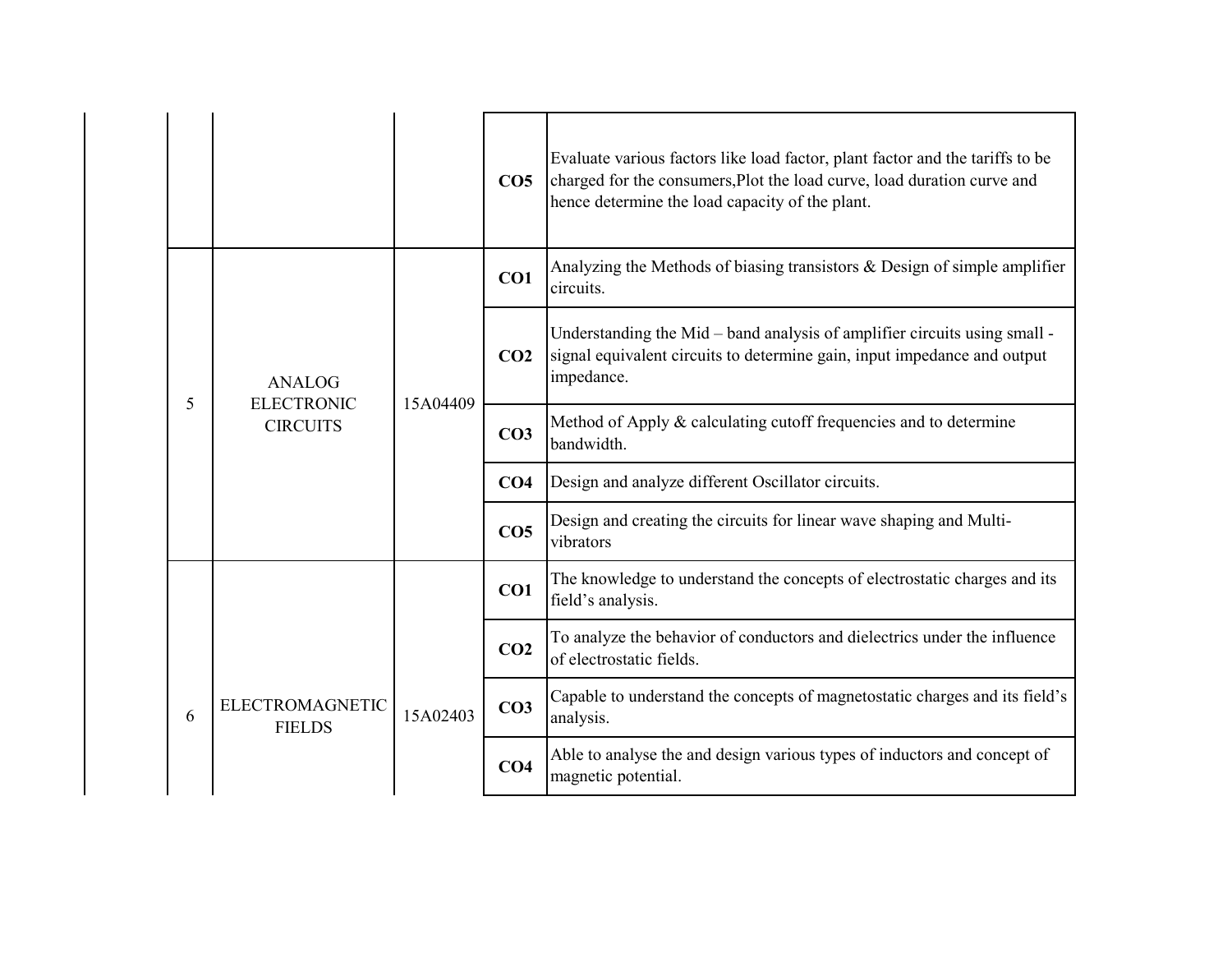|   |                                                             |          | CO <sub>5</sub> | To understand the knowledge of time varying electromagnetic fields by<br>maxwell's equations and uniform plane $\&$ wave equations |
|---|-------------------------------------------------------------|----------|-----------------|------------------------------------------------------------------------------------------------------------------------------------|
|   |                                                             |          | CO1             | To Conduct experiments to obtain the no-load and load characteristics of<br>D.C. Generators                                        |
|   | <b>ELECTRICAL</b>                                           |          | CO <sub>2</sub> | To Conduct tests on D.C. Generators for predetermination of efficiency                                                             |
| 7 | <b>MACHINES</b>                                             | 15A02404 | CO <sub>3</sub> | To Conduct tests on D.C. motors for predetermination of efficiency                                                                 |
|   | LABORATORY-I                                                |          | CO <sub>4</sub> | To Control the speed of D.C. motor in a given range using appropriate<br>method                                                    |
|   |                                                             |          | CO <sub>5</sub> | To Identify the reason as to why D.C. Generator is not building up voltage                                                         |
|   |                                                             | 15A02405 | CO1             | Evaluate the transfer function model for physical systems and control<br>system components                                         |
|   |                                                             |          | CO <sub>2</sub> | Compute the time response of systems and steady state errors                                                                       |
| 8 | <b>CONTROL SYSTEMS</b><br>& SIMULATION<br><b>LABORATORY</b> |          | CO <sub>3</sub> | Determine the absolute and relative stability of a system using RH and root<br>loci concepts.                                      |
|   |                                                             |          | CO <sub>4</sub> | Analyse the stability of the system and design compensation networks                                                               |
|   |                                                             |          | CO <sub>5</sub> | Describe the state variable representation of physical system and solve the<br>state equation                                      |
|   |                                                             |          | CO <sub>1</sub> | To understand the concepts of management its functions, theories of<br>Motivation, Leadership and organization Structures          |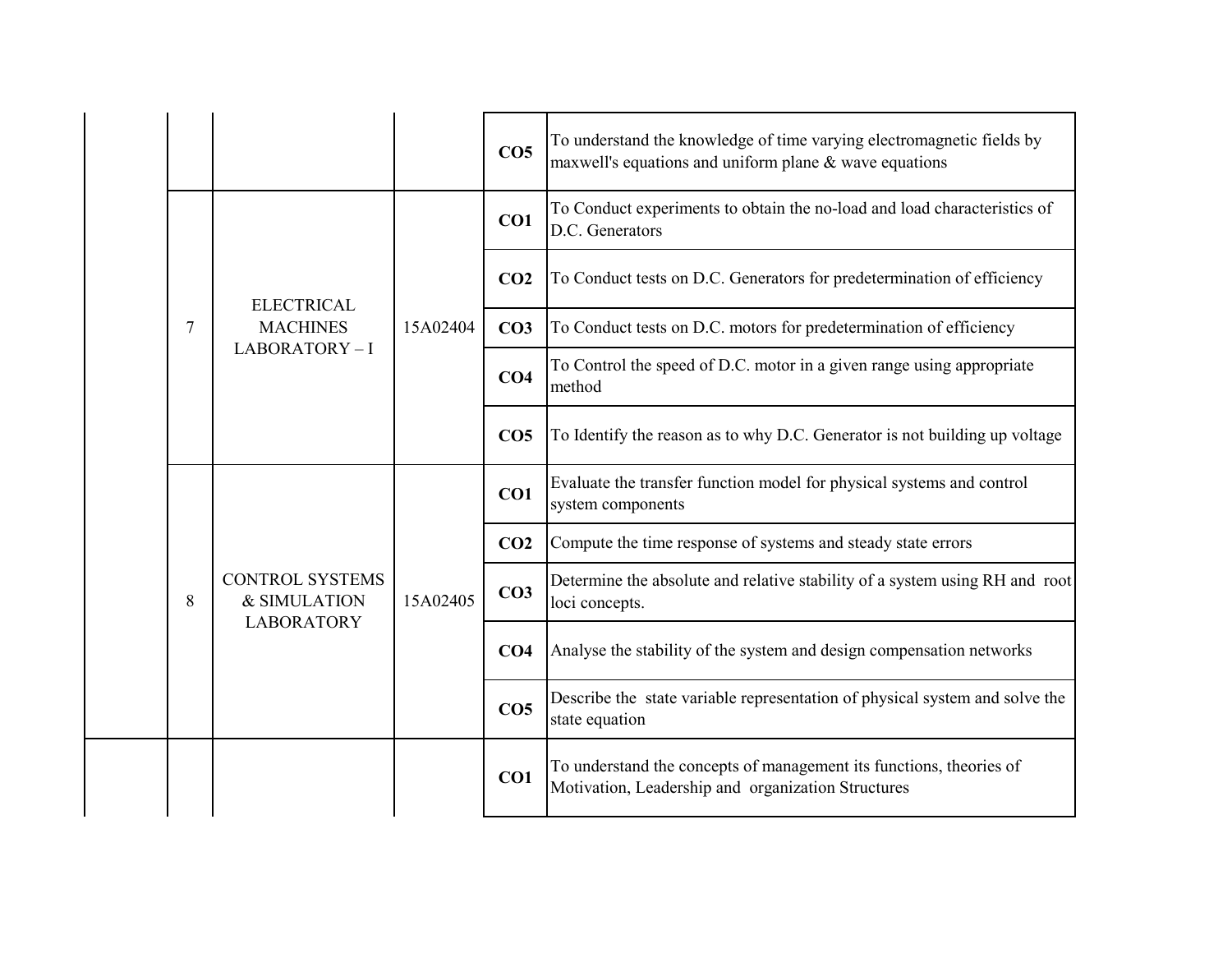|  |   |                                                       | 15A52601 | CO <sub>2</sub> | To know about plant location and layout, inventory Management, PLC,<br>channels and ASPM strategies.                                                      |
|--|---|-------------------------------------------------------|----------|-----------------|-----------------------------------------------------------------------------------------------------------------------------------------------------------|
|  | 1 | <b>MANAGEMENT</b><br><b>SCIENCE</b>                   |          | CO <sub>3</sub> | To tell about the HRM concepts like HRP, Performance appraisal,<br>Employee grievances, Recruitment strategies, Training and Development.                 |
|  |   |                                                       |          | CO <sub>4</sub> | To know about the Corporate Planning process, Environmental scanning,<br>SWOT analysis, Program Evaluation, Review Technique and Critical Path<br>method. |
|  |   |                                                       |          | CO <sub>5</sub> | To describe the contemporary management practices like BPR, BPO,<br>Balance score card, six-sigma, Total Quality Management                               |
|  |   |                                                       |          | CO1             | To choose the suitable drive system for particular application and analyze<br>the single phase and three phase rectifiers fed DC motors.                  |
|  | 2 | <b>POWER</b><br><b>SEMICONDUCTOR</b><br><b>DRIVES</b> | 15A02601 | CO <sub>2</sub> | To understand the multi quadrant operation of dc motor and analyze the<br>various electrical braking schemes with suitable dual converters.               |
|  |   |                                                       |          | CO <sub>3</sub> | Able to control and analyse the drive operation in single, two and multi<br>quadrants with suitable chopper circuits.                                     |
|  |   |                                                       |          | CO <sub>4</sub> | Understand and apply the concept of control of induction motor by various<br>control strategies and suitable converters.                                  |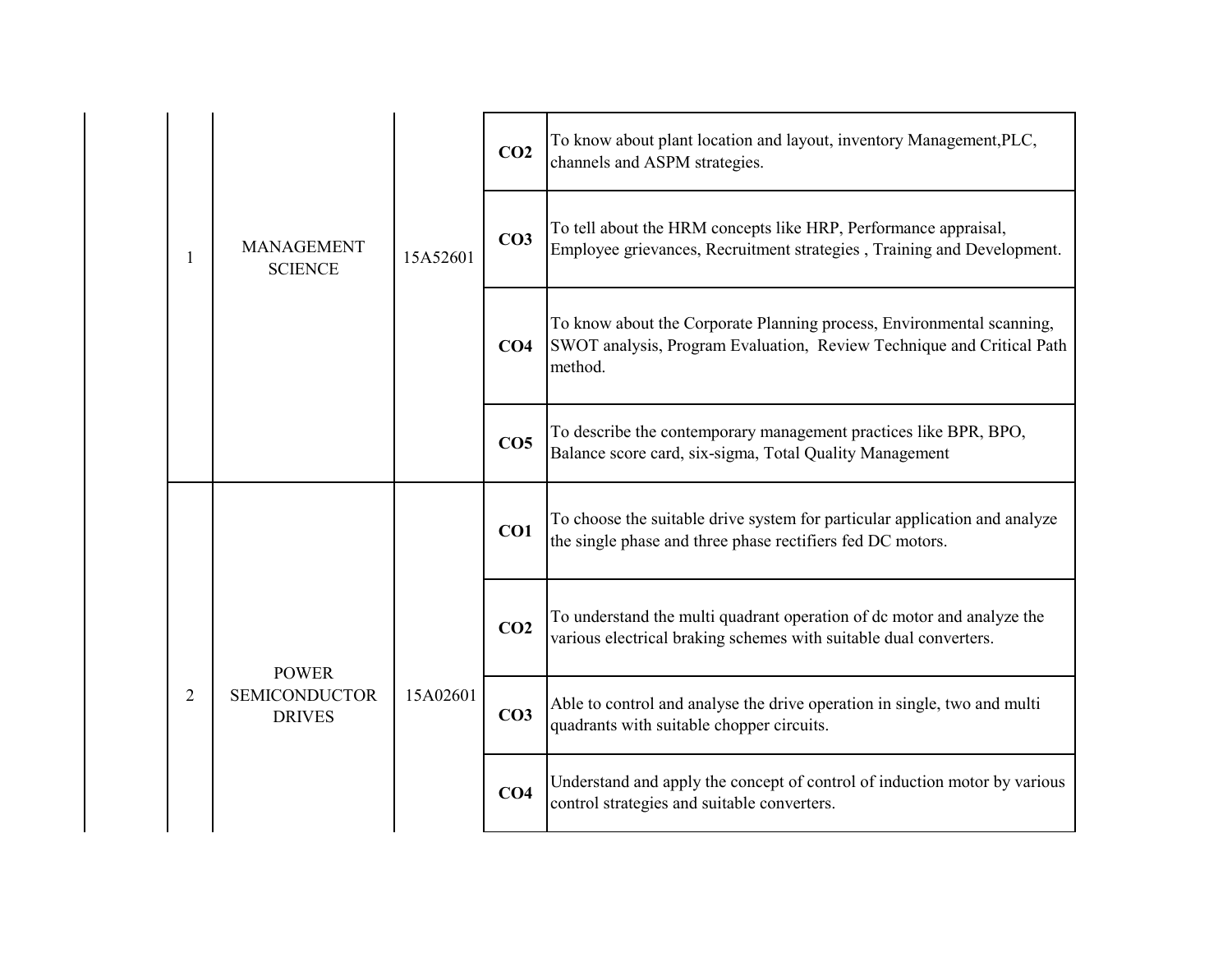|   |                                                          |          | CO <sub>5</sub> | Understand and apply the concept of control of induction motor by various<br>control strategies and suitable converters.                                                        |                                                                                       |
|---|----------------------------------------------------------|----------|-----------------|---------------------------------------------------------------------------------------------------------------------------------------------------------------------------------|---------------------------------------------------------------------------------------|
|   |                                                          |          | CO1             | Explain the principles of operation of various types of electromagnetic<br>relays, Static relays as well as Microprocessor based relays                                         |                                                                                       |
|   |                                                          |          | CO <sub>2</sub> | Apply the basic relays for the protection of generators and Transformers.                                                                                                       |                                                                                       |
| 3 | <b>POWER SYSTEM</b><br><b>PROTECTION</b>                 | 15A02602 |                 | CO <sub>3</sub>                                                                                                                                                                 | Apply various types of protective schemes used for feeders and bus bar<br>protection. |
|   |                                                          |          | CO <sub>4</sub> | Solve numerical problems concerning the arc interruption and recovery in<br>circuit breakers and Understand the principles of operation of various types<br>of circuit breakers |                                                                                       |
|   |                                                          |          | CO <sub>5</sub> | Explain the different types of over voltages appearing in the system,<br>including existing protective schemes required for insulation co-ordination                            |                                                                                       |
|   |                                                          |          | CO1             | To understand the basic Concepts and Architecture of 8086 Microprocessor                                                                                                        |                                                                                       |
|   |                                                          |          | CO <sub>2</sub> | To understand various 8086 Instruction set, Assembler directives and able<br>to programming with 8086.                                                                          |                                                                                       |
| 4 | <b>MICROPROCESSORS</b><br>$\&$<br><b>MICROCONTROLLER</b> | 15A04601 | CO <sub>3</sub> | To understand the basic concepts of MSP 430 microcontroller and<br>embedded systems on it.                                                                                      |                                                                                       |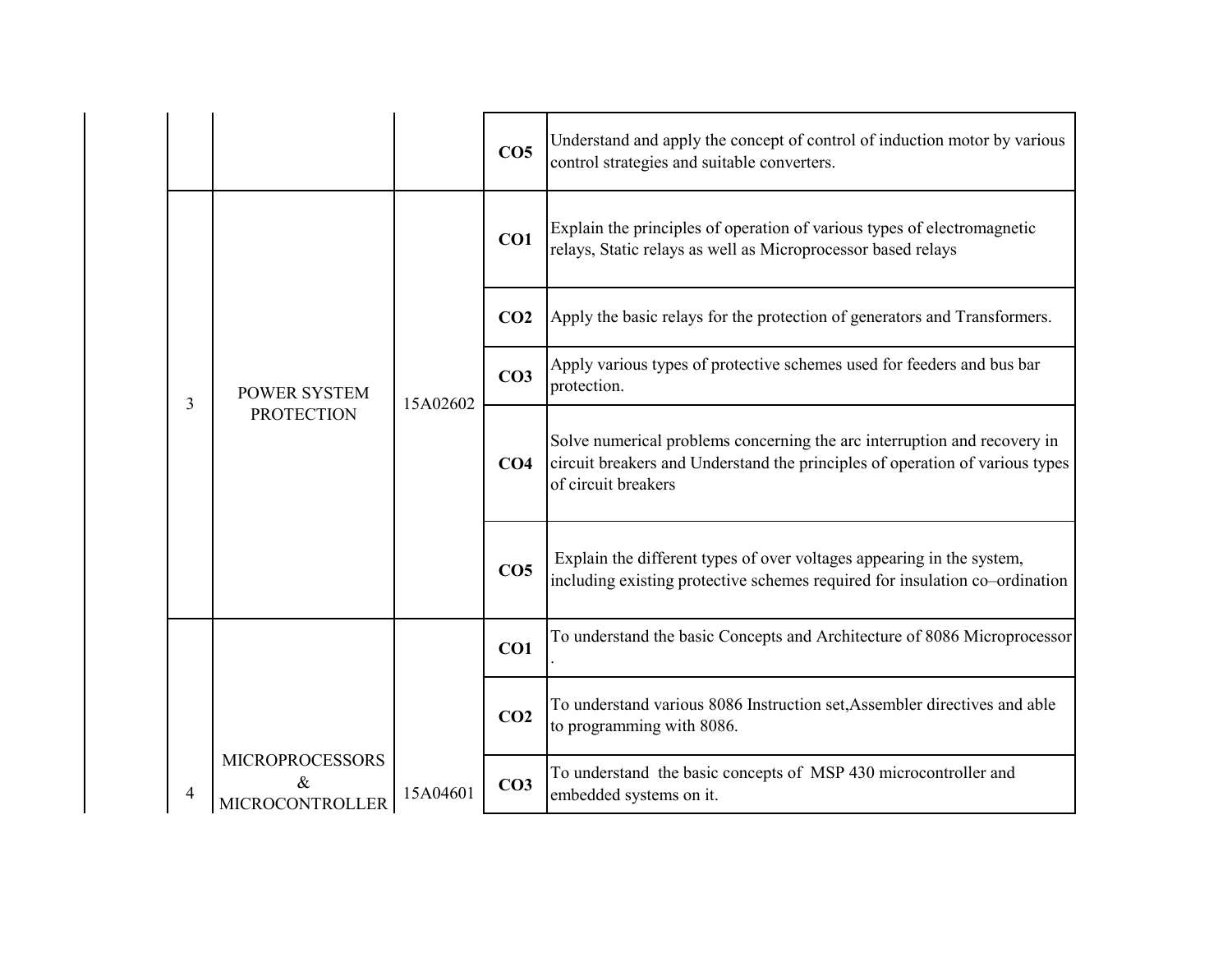| <b>III YEAR</b><br><b>II SEM</b> |   | S                                                       |          | CO <sub>4</sub> | To under stand the concepts of low power aspects of MSP 430, RTC, PWM<br>control, ADC and comparator in MSP 430.            |
|----------------------------------|---|---------------------------------------------------------|----------|-----------------|-----------------------------------------------------------------------------------------------------------------------------|
|                                  |   |                                                         |          | CO <sub>5</sub> | To understand the concepts of serial, synchronous, Asynchronous<br>communications and different inter facing using MSP 430. |
|                                  | 5 |                                                         | 15A02603 | CO1             | To Explain the basics and form of Zbus and Ybus of a given power system<br>network                                          |
|                                  |   | <b>POWER SYSTEM</b><br><b>ANALYSIS</b>                  |          | CO <sub>2</sub> | To Apply computational models for symmetrical and unsymmetrical fault<br>conditions in Electrical power systems             |
|                                  |   |                                                         |          | CO <sub>3</sub> | To Distinguish between different types of buses used in load flow solution.                                                 |
|                                  |   |                                                         |          | CO <sub>4</sub> | To Evaluate load flow studies on a given power system                                                                       |
|                                  |   |                                                         |          | CO <sub>5</sub> | To Determine the transient stability by equal area criterion and steady state<br>stability limit                            |
|                                  |   | <b>PROGRAMMABLE</b><br><b>LOGIC CONTROLLER</b><br>& ITS | 15A02605 | CO1             | Program a PLC for a given application                                                                                       |
|                                  |   |                                                         |          | CO <sub>2</sub> | Implement Ladder logic for various Industrial applications                                                                  |
|                                  | 6 |                                                         |          | CO <sub>3</sub> | Design control circuits for various applications                                                                            |
|                                  |   |                                                         |          | CO <sub>4</sub> | PLC logic and arithmetic operations                                                                                         |
|                                  |   |                                                         |          | CO <sub>5</sub> | PLC Installation, Troubleshooting and Maintenance                                                                           |
|                                  |   |                                                         |          | CO1             | Can Ensure the completely use of MASM programming environment.                                                              |
|                                  |   | <b>MICROPROCESSORS</b>                                  |          | CO <sub>2</sub> | Debug assembly language programs using 8086 assembler.                                                                      |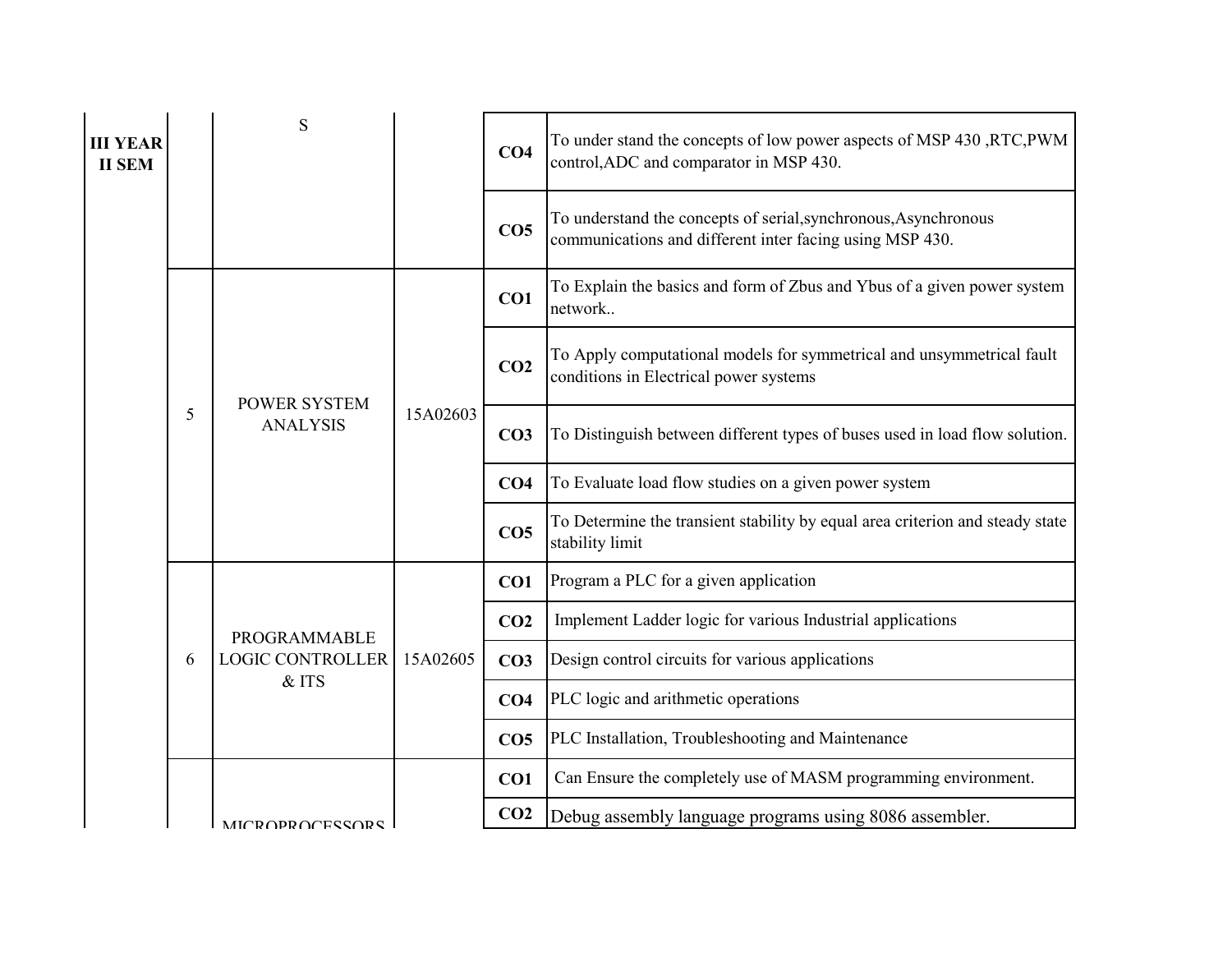| $\overline{7}$ | <b>IMICIVAL TANCEPOARD</b><br>&<br>5A04607<br><b>MICROCONTROLLER</b> |          | CO <sub>3</sub> | Analyze the interfacing between external peripherals and 8086<br>microprocessor using development kit.                                                 |
|----------------|----------------------------------------------------------------------|----------|-----------------|--------------------------------------------------------------------------------------------------------------------------------------------------------|
|                | <b>SLABORATORY</b>                                                   |          | CO <sub>4</sub> | Debug msp430 assembly language programs using CCS                                                                                                      |
|                |                                                                      |          | CO <sub>5</sub> | Analyze the interfacing between external peripherals and MSP 430<br>microcontroller using development kit.                                             |
|                |                                                                      |          | CO1             | The study of various power electronic devices and their commutation<br>circuits                                                                        |
|                |                                                                      |          | CO <sub>2</sub> | The voltage and current characteristics of various converters and inverters<br>at different                                                            |
|                | <b>POWER</b>                                                         |          | CO <sub>3</sub> |                                                                                                                                                        |
| 8              | <b>ELECTRONICS &amp;</b><br><b>SIMULATION</b><br><b>LABORATORY</b>   | 15A02607 | CO <sub>4</sub> | firing angles                                                                                                                                          |
|                |                                                                      |          | CO <sub>5</sub> | The study of different types converters and inverters with different types of<br>loads                                                                 |
|                |                                                                      |          | $CO-4$          | Analyze the TPS7A4901, TPS7A8300 and TPS54160 buck regulators,                                                                                         |
|                |                                                                      |          | $CO-5$          | The PSPICE/PSIM programming for various power electronic devices                                                                                       |
|                |                                                                      |          | CO1             | Choose suitable vocabulary and use appropriately in day-to-day<br>communication and Understand how reading enhances their communicative<br>competency. |
|                | <b>ADVANCED ENGLISH</b>                                              |          | CO <sub>2</sub> | Selectsuitable formats and formulate resumes, formal reports, official e-<br>mails.                                                                    |
| 9              | LANGUAGE &<br><b>COMMUNICATION</b><br>$\alpha$ $\alpha$ $\alpha$     | 15A52602 | CO <sub>3</sub> | Simplify the language and give Effective presentations and Justify the<br>objective of presentations                                                   |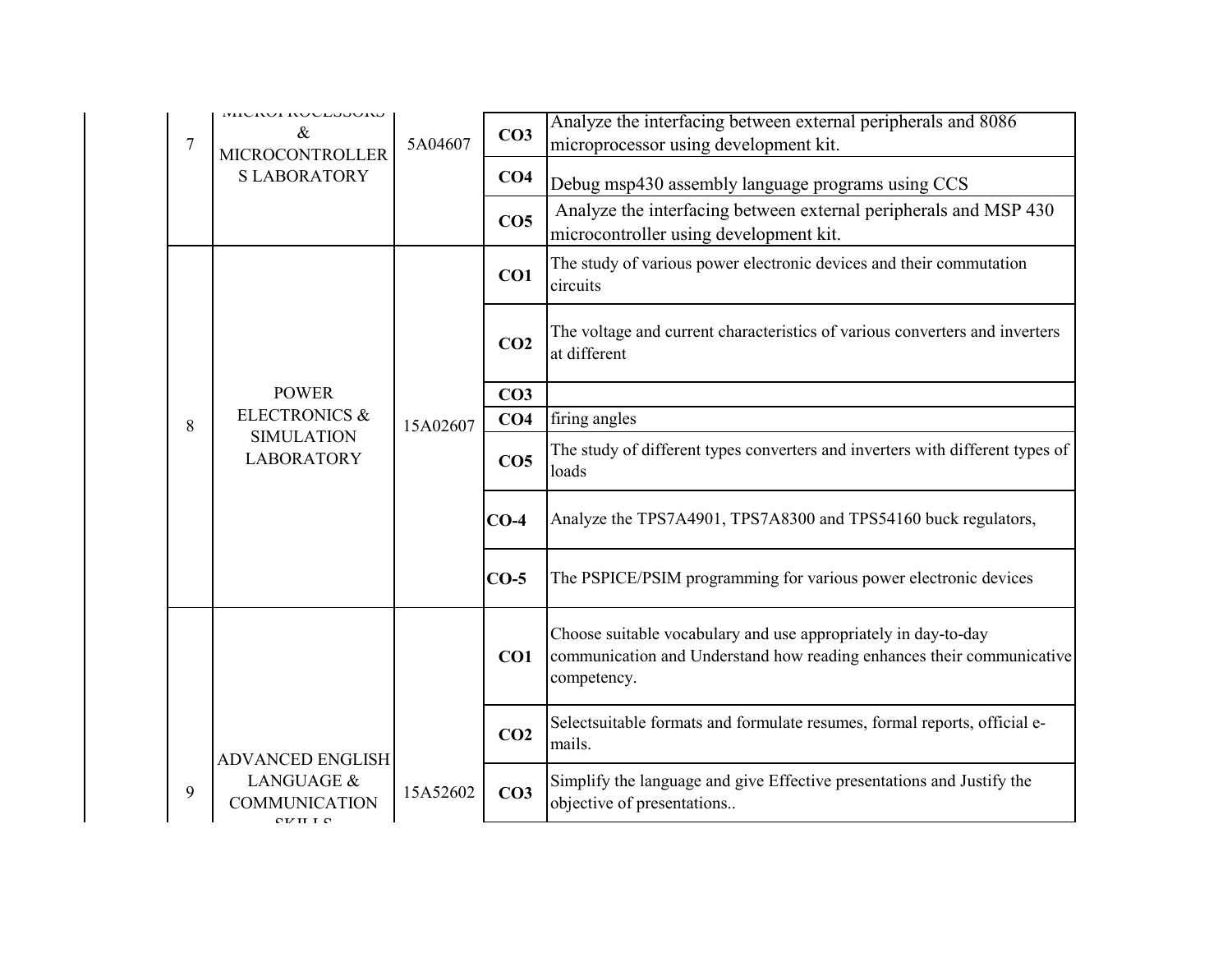|  |                | <b>SKILLS</b>                           |          | CO <sub>4</sub> | Demonstrate their ideas effectively during GDs, Debates and maximize the<br>chances of selection in job interviews.    |
|--|----------------|-----------------------------------------|----------|-----------------|------------------------------------------------------------------------------------------------------------------------|
|  |                |                                         |          | CO <sub>5</sub> | Develop all-round personalities with a mature outlook to function<br>effectively in different circumstances.           |
|  |                |                                         | 15A02801 | CO1             | To Identify and explain the types of errors occurring in measurement<br>systems.                                       |
|  |                | <b>INSTRUMENTATION</b>                  |          | CO <sub>2</sub> | To Differentiate among types of data transmission and modulation<br>techniques.                                        |
|  |                |                                         |          | CO <sub>3</sub> | To Explain the working principles of different signal analyzers and Digital<br>meters                                  |
|  |                |                                         |          | CO <sub>4</sub> | To Apply digital techniques to measure voltage, frequency and speed                                                    |
|  |                |                                         |          | CO <sub>5</sub> | To Choose suitable transducers for the measurement of non-electrical<br>quantities.                                    |
|  |                |                                         |          | CO <sub>1</sub> | Understand different types of sources of energy                                                                        |
|  |                |                                         |          | CO <sub>2</sub> | Estimate the coal requirement and number of units generated in Hydel<br>power generation and Nuclear power generation. |
|  | $\overline{2}$ | <b>ENERGY RESOURCES</b><br>& TECHNOLOGY | 15A02805 | CO <sub>3</sub> | Identify Solar and Winds energy as alternate form of energy and to know<br>how it can be tapped                        |